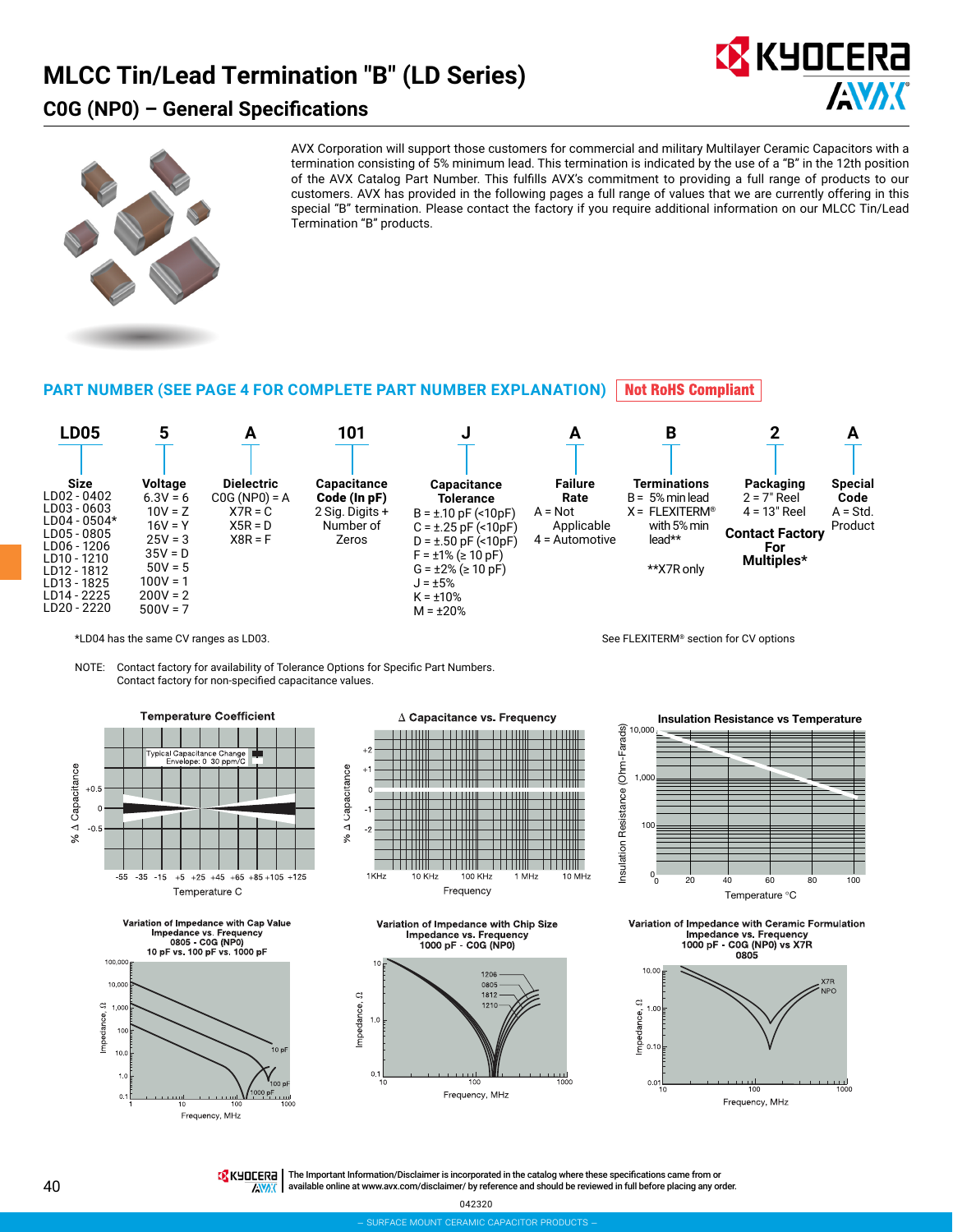# **MLCC Tin/Lead Termination "B" C0G (NP0) – Specifications and Test Methods**



|                                                     | <b>Parameter/Test</b>         | <b>NPO Specification Limits</b>                                                                            | <b>Measuring Conditions</b>                                                                                                                                                                  |                    |  |  |  |  |
|-----------------------------------------------------|-------------------------------|------------------------------------------------------------------------------------------------------------|----------------------------------------------------------------------------------------------------------------------------------------------------------------------------------------------|--------------------|--|--|--|--|
|                                                     |                               | -55°C to +125°C                                                                                            | Temperature Cycle Chamber                                                                                                                                                                    |                    |  |  |  |  |
| <b>Operating Temperature Range</b><br>Capacitance   |                               | Within specified tolerance                                                                                 | Freq.: 1.0 MHz $\pm$ 10% for cap $\leq$ 1000 pF                                                                                                                                              |                    |  |  |  |  |
|                                                     | Q                             | <30 pF: Q≥ 400+20 x Cap Value<br>≥30 pF: Q≥ 1000                                                           | 1.0 kHz ± 10% for cap > 1000 pF<br>Voltage: 1.0Vrms ± .2V                                                                                                                                    |                    |  |  |  |  |
|                                                     | <b>Insulation Resistance</b>  | 100,000MΩ or 1000MΩ - μF,<br>whichever is less                                                             | Charge device with rated voltage for<br>60 ± 5 secs @ room temp/humidity                                                                                                                     |                    |  |  |  |  |
|                                                     | <b>Dielectric Strength</b>    | No breakdown or visual defects                                                                             | Charge device with 250% of rated voltage for<br>1-5 seconds, w/charge and discharge current<br>limited to 50 mA (max)<br>Note: Charge device with 150% of rated voltage<br>for 500V devices. |                    |  |  |  |  |
| Appearance<br>Capacitance                           |                               | No defects                                                                                                 | Deflection: 2mm                                                                                                                                                                              |                    |  |  |  |  |
| <b>Resistance to</b><br>Variation<br><b>Flexure</b> |                               | $±5\%$ or $±.5$ pF, whichever is greater                                                                   | Test Time: 30 seconds<br>1mm/sec                                                                                                                                                             |                    |  |  |  |  |
| <b>Stresses</b>                                     | Q                             | Meets Initial Values (As Above)                                                                            |                                                                                                                                                                                              |                    |  |  |  |  |
|                                                     | Insulation<br>Resistance      | $\ge$ Initial Value x 0.3                                                                                  | 90 mm                                                                                                                                                                                        |                    |  |  |  |  |
|                                                     | Solderability                 | $\geq$ 95% of each terminal should be covered<br>with fresh solder                                         | Dip device in eutectic solder at 230 ± 5°C<br>for $5.0 \pm 0.5$ seconds                                                                                                                      |                    |  |  |  |  |
| Appearance                                          |                               | No defects, <25% leaching of either end terminal                                                           |                                                                                                                                                                                              |                    |  |  |  |  |
| <b>Resistance to</b><br><b>Solder Heat</b>          | Capacitance<br>Variation      | $\leq$ ±2.5% or ±.25 pF, whichever is greater                                                              | Dip device in eutectic solder at 260°C for 60<br>seconds. Store at room temperature for 24 ± 2                                                                                               |                    |  |  |  |  |
|                                                     | Q                             | Meets Initial Values (As Above)                                                                            |                                                                                                                                                                                              |                    |  |  |  |  |
|                                                     | Insulation<br>Resistance      | Meets Initial Values (As Above)                                                                            | hours before measuring electrical properties.                                                                                                                                                |                    |  |  |  |  |
|                                                     | <b>Dielectric</b><br>Strength | Meets Initial Values (As Above)                                                                            |                                                                                                                                                                                              |                    |  |  |  |  |
|                                                     | Appearance                    | $\overline{No}$ visual defects                                                                             | Step 1: -55°C ± 2°                                                                                                                                                                           | $30 \pm 3$ minutes |  |  |  |  |
|                                                     | Capacitance<br>Variation      | $\leq$ ±2.5% or ±.25 pF, whichever is greater                                                              | Step 2: Room Temp                                                                                                                                                                            | $\leq$ 3 minutes   |  |  |  |  |
| <b>Thermal Shock</b>                                | Q                             | Meets Initial Values (As Above)                                                                            | Step 3: +125°C ± 2°                                                                                                                                                                          | $30 \pm 3$ minutes |  |  |  |  |
|                                                     | Insulation<br>Resistance      | Meets Initial Values (As Above)                                                                            | Step 4: Room Temp                                                                                                                                                                            | $\leq$ 3 minutes   |  |  |  |  |
|                                                     | <b>Dielectric</b><br>Strength | Meets Initial Values (As Above)                                                                            | Repeat for 5 cycles and measure after<br>24 hours at room temperature                                                                                                                        |                    |  |  |  |  |
|                                                     | Appearance                    | No visual defects                                                                                          |                                                                                                                                                                                              |                    |  |  |  |  |
|                                                     | Capacitance<br>Variation      | $\leq$ ±3.0% or ± .3 pF, whichever is greater                                                              | Charge device with twice rated voltage in test<br>chamber set at 125°C ± 2°C<br>for 1000 hours (+48, -0).<br>Remove from test chamber and stabilize at room                                  |                    |  |  |  |  |
| <b>Load Life</b>                                    | Q                             | $\geq 30$ pF:<br>$Q \geq 350$<br>≥10 pF, <30 pF:<br>$Q \geq 275 + 5C/2$<br>$<$ 10 pF:<br>$Q \ge 200 + 10C$ |                                                                                                                                                                                              |                    |  |  |  |  |
|                                                     | Insulation<br>Resistance      | ≥ Initial Value x 0.3 (See Above)                                                                          | temperature for 24 hours<br>before measuring.                                                                                                                                                |                    |  |  |  |  |
|                                                     | <b>Dielectric</b><br>Strength | Meets Initial Values (As Above)                                                                            |                                                                                                                                                                                              |                    |  |  |  |  |
|                                                     | Appearance                    | No visual defects                                                                                          |                                                                                                                                                                                              |                    |  |  |  |  |
|                                                     | Capacitance<br>Variation      | $\leq \pm 5.0$ % or $\pm 0.5$ pF, whichever is greater                                                     | Store in a test chamber set at $85^{\circ}$ C ± 2°C/ 85% ±                                                                                                                                   |                    |  |  |  |  |
| Load<br><b>Humidity</b>                             | Q                             | $\geq 30$ pF:<br>$Q \geq 350$<br>≥10 pF, <30 pF:<br>$Q \geq 275 + 5C/2$<br>$<$ 10 pF:<br>$Q \ge 200 + 10C$ | 5% relative humidity for 1000 hours<br>(+48, -0) with rated voltage applied.                                                                                                                 |                    |  |  |  |  |
|                                                     | Insulation<br>Resistance      | $\ge$ Initial Value x 0.3 (See Above)                                                                      | Remove from chamber and stabilize at room<br>temperature for $24 \pm 2$ hours before measuring.                                                                                              |                    |  |  |  |  |
|                                                     | <b>Dielectric</b><br>Strength | Meets Initial Values (As Above)                                                                            |                                                                                                                                                                                              |                    |  |  |  |  |

The Important Information/Disclaimer is incorporated in the catalog where these specifications came from or available online at [www.avx.com/disclaimer/](http://www.avx.com/disclaimer/) by reference and should be reviewed in full before placing any order.

112916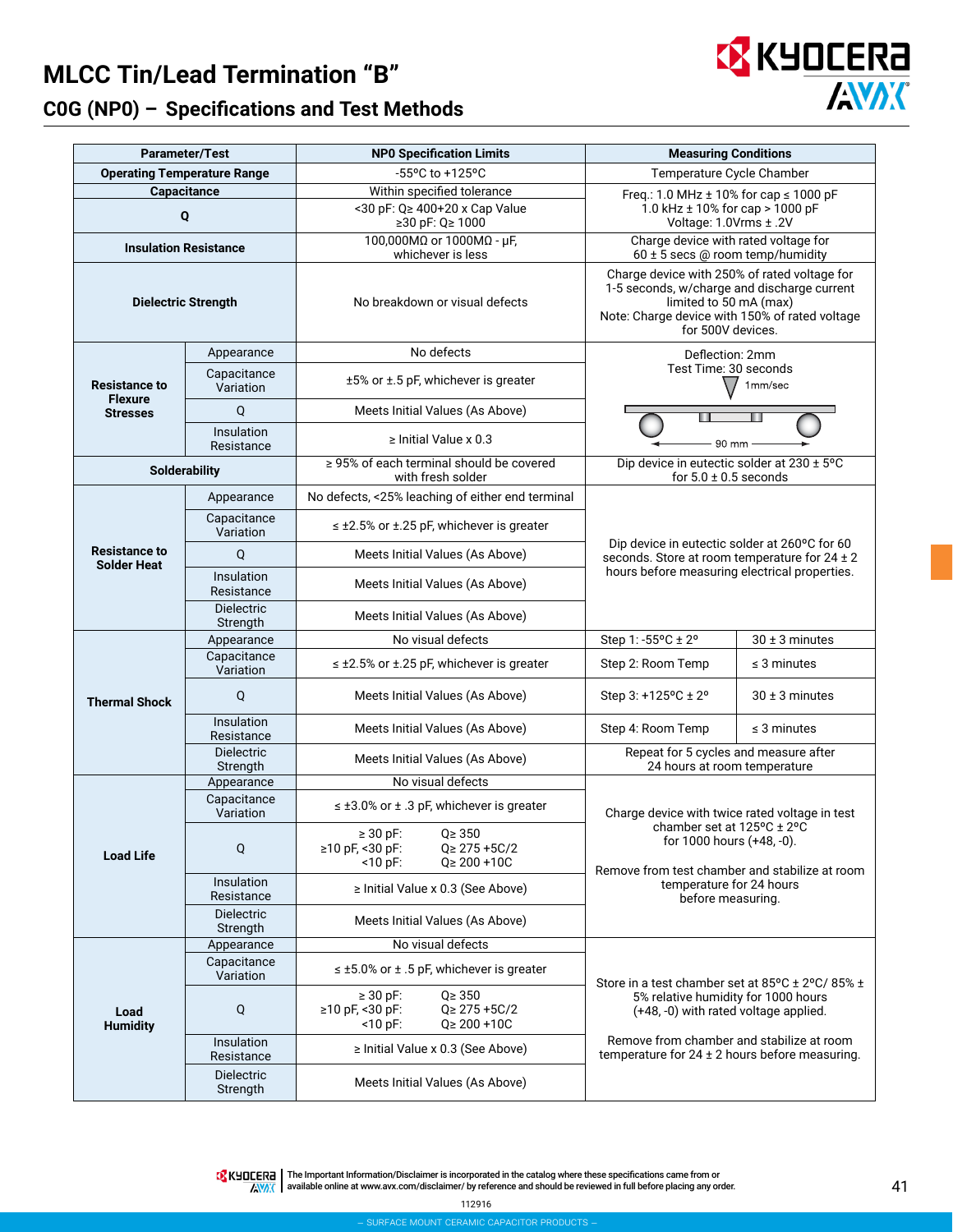# **MLCC Tin/Lead Termination "B"**



### **C0G (NP0) – Capacitance Range**

### **PREFERRED SIZES ARE SHADED**

|              |                    |                            | $\qquad \qquad \blacksquare$           |                             |                |                      | ш                                      |                         |         |         | Ш                                      |          |                       | $\Box$                                 |                 |                     |                |                     |          |
|--------------|--------------------|----------------------------|----------------------------------------|-----------------------------|----------------|----------------------|----------------------------------------|-------------------------|---------|---------|----------------------------------------|----------|-----------------------|----------------------------------------|-----------------|---------------------|----------------|---------------------|----------|
| <b>SIZE</b>  |                    |                            | <b>LD02</b>                            |                             |                |                      | LD03                                   |                         |         |         | <b>LD05</b>                            |          |                       |                                        | <b>LD06</b>     |                     |                |                     |          |
| Soldering    |                    |                            | Reflow/Wave                            |                             |                |                      | Reflow/Wave                            |                         |         |         | Reflow/Wave                            |          |                       |                                        | Reflow/Wave     |                     |                |                     |          |
| Packaging    |                    |                            | All Paper                              |                             |                |                      | All Paper                              |                         |         |         | Paper/Embossed                         |          |                       | Paper/Embossed<br>$3.20 \pm 0.20$      |                 |                     |                |                     |          |
| (L) Length   | mm<br>(in.)        |                            | $1.00 \pm 0.10$<br>$(0.040 \pm 0.004)$ |                             |                |                      | $1.60 \pm 0.15$<br>$(0.063 \pm 0.006)$ |                         |         |         | $2.01 \pm 0.20$<br>$(0.079 \pm 0.008)$ |          |                       |                                        |                 | $(0.126 \pm 0.008)$ |                |                     |          |
|              | mm                 |                            | $0.50 \pm 0.10$                        |                             |                |                      | $0.81 \pm 0.15$                        |                         |         |         | $1.25 \pm 0.20$                        |          |                       | $1.60 \pm 0.20$                        |                 |                     |                |                     |          |
| W) Width     | (in.)              |                            | $(0.020 \pm 0.004)$                    |                             |                |                      | $(0.032 \pm 0.006)$                    |                         |         |         | $(0.049 \pm 0.008)$                    |          |                       | $(0.063 \pm 0.008)$                    |                 |                     |                |                     |          |
| (t) Terminal | mm                 |                            | $0.25 \pm 0.15$                        |                             |                |                      | $0.35 \pm 0.15$                        |                         |         |         | $0.50 \pm 0.25$                        |          |                       | $0.50 \pm 0.25$<br>$(0.020 \pm 0.010)$ |                 |                     |                |                     |          |
|              | (in.)              |                            | $(0.010 \pm 0.006)$                    |                             |                |                      | $(0.014 \pm 0.006)$                    |                         |         |         | $(0.020 \pm 0.010)$                    |          |                       |                                        |                 |                     |                |                     |          |
| Cap          | <b>WVDC</b><br>0.5 | 16<br>$\mathbf C$          | 25<br>$\overline{c}$                   | 50<br>$\mathsf{C}$          | 16<br>G        | 25<br>$\overline{G}$ | 50<br>G                                | 100<br>G                | 16<br>J | 25<br>J | 50<br>J                                | 100<br>J | $\overline{200}$<br>J | $\overline{16}$<br>J                   | 25<br>J         | 50<br>J             | 100<br>J       | 200<br>J            | 500<br>J |
| (pF)         | 1.0                | $\mathsf{C}$               | $\mathsf{C}$                           | $\mathsf{C}$                | G              | G                    | G                                      | G                       | J       | J       | J                                      | J        | J                     | J                                      | J               | J                   | J              | J                   | J        |
|              | 1.2                | $\mathsf{C}$               | $\mathsf{C}$                           | $\mathbf C$                 | G              | G                    | G                                      | G                       | J       | J       | J                                      | J        | J                     | J                                      | J               | J                   | J              | J                   | J        |
|              | 1.5                | C                          | $\mathbf C$                            | $\mathbf{C}$                | G              | G                    | G                                      | G                       | J       | J       | J                                      | J.       | J                     | J                                      | J               | J                   | J              | J.                  | J        |
|              | 1.8                | $\overline{\mathsf{c}}$    | $\overline{C}$                         | $\overline{c}$              | $\overline{G}$ | $\overline{G}$       | $\overline{G}$                         | $\overline{G}$          | J       | J       | J                                      | J        | J                     | J                                      | J               | J                   | J              | J                   | J        |
|              | 2.2<br>2.7         | C<br>C                     | $\mathbf C$<br>$\mathbb C$             | $\mathbf C$<br>$\mathbf{C}$ | G<br>G         | G<br>G               | G<br>G                                 | G<br>G                  | J<br>J  | J<br>J  | J<br>J                                 | J<br>J   | J<br>J                | J<br>J                                 | J<br>J          | J<br>J              | J<br>J         | J<br>J              | J<br>J   |
|              | 3.3                | $\overline{\mathsf{c}}$    | $\overline{c}$                         | $\overline{c}$              | $\overline{G}$ | $\overline{G}$       | $\overline{G}$                         | $\overline{\mathsf{G}}$ | J       | J       | J                                      | J        | J                     | J                                      | J               | J                   | J              | J                   | J        |
|              | 3.9                | $\mathbf C$                | $\mathbf C$                            | $\mathbf C$                 | G              | G                    | G                                      | G                       | J       | J       | J                                      | J        | J                     | J                                      | J               | J                   | J              | J                   | J        |
|              | 4.7                | C                          | C                                      | $\mathbf{C}$                | G              | G                    | G                                      | G                       | J       | J.      | J                                      | J.       | J                     | J                                      | J               | J.                  | J              | J.                  | J        |
|              | 5.6                | $\overline{\text{C}}$      | $\overline{C}$                         | $\mathbf C$                 | G              | G                    | G                                      | $\overline{\mathsf{G}}$ | J       | J       | J                                      | J        | J                     | J                                      | J               | J                   | J              | J                   | J        |
|              | 6.8<br>8.2         | C<br>С                     | $\mathbf C$<br>C                       | $\mathbf C$<br>$\mathbf{C}$ | G<br>G         | G<br>G               | G<br>G                                 | G<br>G                  | J<br>J  | J<br>J  | J<br>J                                 | J<br>J.  | J<br>J                | J<br>J                                 | J<br>J          | J<br>J              | J<br>J         | J<br>J.             | J<br>J   |
|              | 10                 | C                          | $\mathbf C$                            | $\mathbf{C}$                | G              | G                    | G                                      | G                       | J       | J       | J                                      | J        | J                     | J                                      | J               | J                   | J              | J                   | J        |
|              | 12                 | $\mathbf C$                | $\mathbf C$                            | $\mathbf C$                 | G              | G                    | G                                      | G                       | J       | J       | J                                      | J        | J                     | J                                      | J               | J                   | J              | J                   | J        |
|              | 15                 | $\mathbf C$                | $\mathbf C$                            | $\mathbf C$                 | G              | G                    | G                                      | G                       | J       | J       | J                                      | J        | J                     | J                                      | J               | J                   | J              | J                   | J        |
|              | 18                 | $\overline{C}$             | $\overline{C}$                         | $\mathbf C$                 | G              | G                    | G                                      | G                       | J       | J       | J                                      | J        | J                     | J                                      | $\overline{J}$  | J                   | J              | J                   | J        |
|              | 22<br>27           | $\mathbb C$<br>$\mathbf C$ | $\mathbf C$<br>$\mathbf C$             | $\mathbf C$<br>$\mathbf{C}$ | G<br>G         | G<br>G               | G<br>G                                 | G<br>G                  | J<br>J  | J<br>J. | J<br>J                                 | J<br>. I | J<br>J                | J<br>J                                 | J<br>J          | J<br>J.             | J<br>J         | J<br>$\overline{1}$ | J<br>J.  |
|              | 33                 | $\overline{\text{C}}$      | $\mathbb C$                            | $\mathbf C$                 | G              | G                    | G                                      | G                       | J       | J       | J                                      | J        | J                     | J                                      | J               | J                   | J              | J                   | J        |
|              | 39                 | C                          | $\mathbf C$                            | $\mathbf{C}$                | G              | G                    | G                                      | G                       | J       | J       | J                                      | J        | J                     | J                                      | J               | J                   | J              | J                   | J        |
|              | 47                 | C                          | $\mathbf C$                            | $\mathbf{C}$                | G              | G                    | G                                      | G                       | J       | J       | J                                      | J        | J                     | J                                      | J               | J                   | J              | J.                  | J        |
|              | 56                 | $\overline{\text{C}}$      | $\overline{c}$                         | $\mathbf C$                 | G              | $\overline{G}$       | $\overline{G}$                         | $\overline{G}$          | J       | J       | J                                      | J        | J                     | J                                      | J               | J                   | J              | J                   | J        |
|              | 68<br>82           | C<br>C                     | $\mathbf C$<br>C                       | $\mathbf C$<br>$\mathbf C$  | G<br>G         | G<br>G               | G<br>G                                 | G<br>G                  | J<br>J  | J<br>J  | J<br>J                                 | J<br>J   | J<br>J                | J<br>J                                 | J<br>J          | J<br>J              | J<br>J         | J<br>J              | J<br>J   |
|              | 100                | C                          | C                                      | $\mathbf C$                 | G              | G                    | G                                      | G                       | J       | J       | J                                      | J        | J                     | J                                      | J               | J                   | J              | J                   | J        |
|              | 120                | C                          | $\mathbf C$                            | $\mathbf C$                 | G              | G                    | G                                      | G                       | J       | J       | J                                      | J        | J                     | J                                      | J               | J                   | J              | J                   | J        |
|              | 150                | $\mathbf C$                | $\mathsf c$                            | $\mathbf C$                 | G              | G                    | G                                      | G                       | J       | J       | J                                      | J        | J                     | J                                      | J               | J                   | J              | J                   | J        |
|              | 180                | $\overline{C}$             | $\overline{C}$<br>$\mathbf C$          | $\mathbf C$                 | G              | G                    | G                                      | G                       | J       | J       | J                                      | J        | J                     | J                                      | $\mathsf{J}$    | J                   | J              | J                   | J        |
|              | 220<br>270         | C<br>C                     | C                                      | $\mathbf C$<br>$\mathbf C$  | G<br>G         | G<br>G               | G<br>G                                 | G<br>G                  | J<br>J  | J<br>J  | J<br>J                                 | J<br>J   | J<br>M                | J<br>J                                 | J<br>J          | J<br>J              | J<br>J         | J<br>J              | M<br>M   |
|              | 330                | $\mathbb C$                | $\mathbf C$                            | $\overline{C}$              | G              | G                    | G                                      | G                       | J       | J       | J                                      | J        | M                     | J                                      | J               | J                   | J              | J                   | M        |
|              | 390                | C                          | $\mathbf C$                            | $\mathbf C$                 | G              | G                    | G                                      | G                       | J       | J       | J                                      | J        | M                     | J                                      | J               | J                   | J              | J                   | M        |
|              | 470                | C                          | C                                      | $\mathbf{C}$                | G              | G                    | G                                      |                         | J       | J       | J                                      | J        | M                     | J                                      | J               |                     | J              | J                   | М        |
|              | 560<br>680         |                            |                                        |                             | G<br>G         | $\overline{G}$<br>G  | $\overline{G}$<br>G                    |                         | J       | J       | J                                      | J        | M                     | J                                      | J               | J                   | J              | $\sf J$<br>J        | M<br>P   |
|              | 820                |                            |                                        |                             | G              | G                    | G                                      |                         | J<br>J  | J<br>J. | J<br>J                                 | J<br>J   |                       | J<br>J                                 | J<br>J          | J<br>J              | J<br>J         | M                   |          |
|              | 1000               |                            |                                        |                             | $\overline{G}$ | G                    | $\overline{G}$                         |                         | J       | J       | J                                      | J        |                       | J                                      | J               | J                   | J              | Q                   |          |
|              | 1200               |                            |                                        |                             |                | G                    |                                        |                         | J       | J       | J                                      |          |                       | J                                      | J               | J                   | J              | Q                   |          |
|              | 1500               |                            |                                        |                             |                |                      |                                        |                         | J       | J       | J                                      |          |                       | J                                      | J               | J                   | M              | Q                   |          |
|              | 1800<br>2200       |                            |                                        |                             |                |                      |                                        |                         | J<br>J  | J<br>J  | J<br>${\sf N}$                         |          |                       | J<br>J                                 | J<br>J          | M<br>M              | M<br>P         |                     |          |
|              | 2700               |                            |                                        |                             |                |                      |                                        |                         | J       | J.      | N                                      |          |                       | J                                      | J               | М                   | P              |                     |          |
|              | 3300               |                            |                                        |                             |                |                      |                                        |                         | J       | J       |                                        |          |                       | J                                      | J               | M                   | $\overline{P}$ |                     |          |
|              | 3900               |                            |                                        |                             |                |                      |                                        |                         | J       | J       |                                        |          |                       | J                                      | J               | M                   | P              |                     |          |
|              | 4700               |                            |                                        |                             |                |                      |                                        |                         | J       | J       |                                        |          |                       | J<br>J                                 | J<br>J          | М<br>M              | P              |                     |          |
|              | 5600<br>6800       |                            |                                        |                             |                |                      |                                        |                         |         |         |                                        |          |                       | M                                      | M               |                     |                |                     |          |
|              | 8200               |                            |                                        |                             |                |                      |                                        |                         |         |         |                                        |          |                       | M                                      | M               |                     |                |                     |          |
| Cap          | 0.010              |                            |                                        |                             |                |                      |                                        |                         |         |         |                                        |          |                       | M                                      | M               |                     |                |                     |          |
| (pF)         | 0.012              |                            |                                        |                             |                |                      |                                        |                         |         |         |                                        |          |                       |                                        |                 |                     |                |                     |          |
|              | 0.015<br>0.018     |                            |                                        |                             |                | ۰W                   |                                        |                         |         |         |                                        |          |                       |                                        |                 |                     |                |                     |          |
|              | 0.022              |                            |                                        |                             |                |                      |                                        |                         |         |         |                                        |          |                       |                                        |                 |                     |                |                     |          |
|              | 0.027              |                            |                                        |                             |                |                      | ſт                                     |                         |         |         |                                        |          |                       |                                        |                 |                     |                |                     |          |
|              | 0.033              |                            |                                        |                             |                |                      |                                        |                         |         |         |                                        |          |                       |                                        |                 |                     |                |                     |          |
|              | 0.039              |                            |                                        |                             |                |                      |                                        |                         |         |         |                                        |          |                       |                                        |                 |                     |                |                     |          |
|              | 0.047<br>0.068     |                            |                                        |                             | T              |                      |                                        |                         |         |         |                                        |          |                       |                                        |                 |                     |                |                     |          |
|              | 0.082              |                            |                                        |                             |                |                      |                                        |                         |         |         |                                        |          |                       |                                        |                 |                     |                |                     |          |
|              | 0.1                |                            |                                        |                             |                |                      |                                        |                         |         |         |                                        |          |                       |                                        |                 |                     |                |                     |          |
|              | <b>WVDC</b>        | 16                         | 25                                     | $\overline{50}$             | 16             | $\overline{25}$      | 50                                     | 100                     | 16      | 25      | 50                                     | 100      | $\overline{200}$      | 16                                     | $\overline{25}$ | 50                  | 100            | 200                 | 500      |
|              | <b>SIZE</b>        |                            | <b>LD02</b>                            |                             |                |                      | LD03                                   |                         |         |         | <b>LD05</b>                            |          |                       |                                        |                 |                     | <b>LD06</b>    |                     |          |

| Letter           | $\mathbf{\mathsf{m}}$ |         |         |         |         | N       | IVI             | N       |         |         | $\lambda$ |         |         |  |  |
|------------------|-----------------------|---------|---------|---------|---------|---------|-----------------|---------|---------|---------|-----------|---------|---------|--|--|
| Max.             | 0.33                  | 0.56    | 0.71    | 0.90    | 0.94    | 1.02    | 1.27            | .40     | .52     | .78     | 2.29      | 2.54    | 2.79    |  |  |
| <b>Thickness</b> | (0.013)               | (0.022) | (0.028) | (0.035) | (0.037) | (0.040) | (0.050)         | (0.055) | (0.060) | (0.070) | (0.090)   | (0.100) | (0.110) |  |  |
|                  | <b>PAPER</b>          |         |         |         |         |         | <b>EMBOSSED</b> |         |         |         |           |         |         |  |  |

The Important Information/Disclaimer is incorporated in the catalog where these specifications came from or available online at [www.avx.com/disclaimer/](http://www.avx.com/disclaimer/) by reference and should be reviewed in full before placing any order.